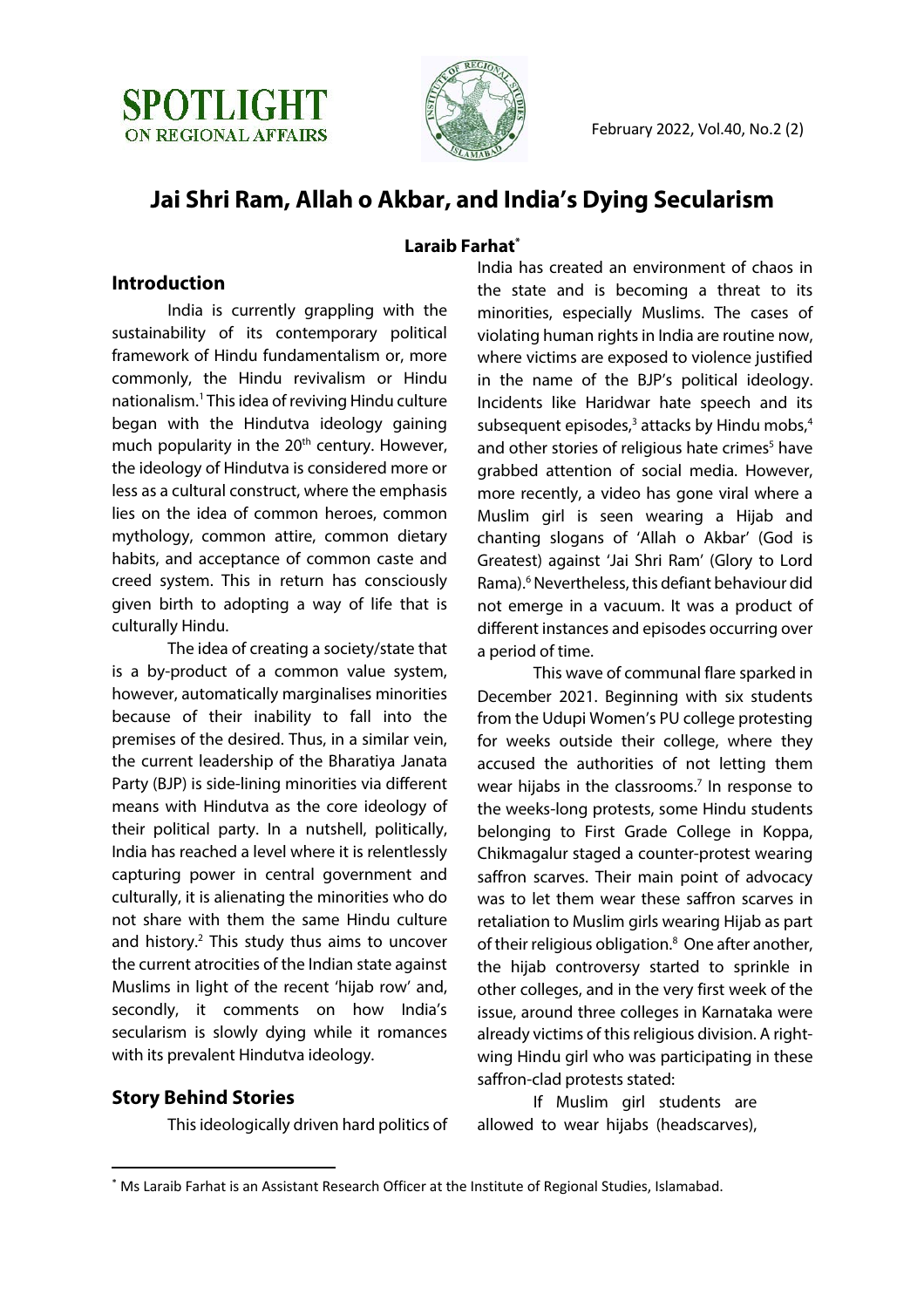



then we too will wear saffron scarves.<sup>9</sup>

Similarly, another protest at Byndoor Government PU college came to light where around 300+ Hindu students wore saffron scarves to college. It was reported that these anti-hijab protests were backed by Hindutva organizations as part of their right-wing political interests. Nevertheless, with everyday growing chaos, the case subsequently reached from classrooms to the Karnataka High Court. The Karnataka High court took several rounds and daily hearings to discuss what could be done about the discriminatory attitude in the prevailing political environment. During the hearings, it was made clear that while the judgment is made, the students shall avoid wearing all sorts of religious elements and should adhere to the college dress code strictly.<sup>10</sup>

In the middle of all the debate in courts, the protests and counter-protests continued and reached a level where the Karnataka government unequivocally justified the Hijab ban.11 Referring to the 1983 Education Act, the court stated that under Section 133 of the Act, the government reserved the right to issue directions to schools that were deemed appropriate to maintain public order. In another news, the Advocate General of Karnataka Prabhuling Navadgi said to the court of Chief Justice Ritu Raj Awasthi, Justice JM Khazi, and Justice Krishna M Dixit, "Wearing a hijab does not necessarily constitute a practice of Islam and does not own religious essentiality. Similarly, averting it does not by any means violate the constitution."12 Let us remember that these communal tensions over dress codes are not alien to Karnataka. Over the years, Mangaluru and Udupi have witnessed and have been part of a communal divide among students over their choices of clothing.

In due course, following the recent developments, on Friday, 25 February 2022, after 11 days of the hearing, the Karnataka High Court reserved its verdict in the batch of petitions filed by Muslim girls on Hijab Ban. The decision awaits more hearings but the clear analysis here is that a certain segment of the society, i.e., Muslims, is a target of the growing Hindu ideology of 'Akhand Bharat' (United India) and as the case unfolds, one can clearly see the same 'creating a Hindu Rashtra' mentality and approach of Hindus in their dialect and debate. Beginning with the discussion revolving around hijab either being a religious obligation or freedom of expression itself. The Hindus, in order to justify themselves, are ultimately making this statement a basis for curbing hijab for disciplinary measures. However, the point raised here is neither about maintaining public order nor about constituting hijab as less religious but, more about a personal choice.

"If Hijab is imposed, fight against it but if Hijab is your choice, fight for it."

### **Ideologically Inspired Political Motives**

The current state of the Indian government and its irrational but politically motivated mandate is a form of religious discrepancy. It is discriminatory and is designed to marginalise and disempower the minorities, especially Muslims. Taking an example from the above-stated events, the secular fabric of the Indian society has become fragile and is threatened to its core. This ultimately leads the readers to a simple yet a gruelling question, i.e., is the Republic of India politically motivated or constitutionally protected?

Jawahir Lal Nehru, whose secularistic credentials were unimpeachable<sup>13</sup> pronounced India's amalgamated structure as one of its greatest strengths. Howsoever, the Hindu nationalists who later populated the Bharatiya Janata Party (BJP) have propagated a starkly different view. They, by all means, view India as a majoritarian nation-state and not a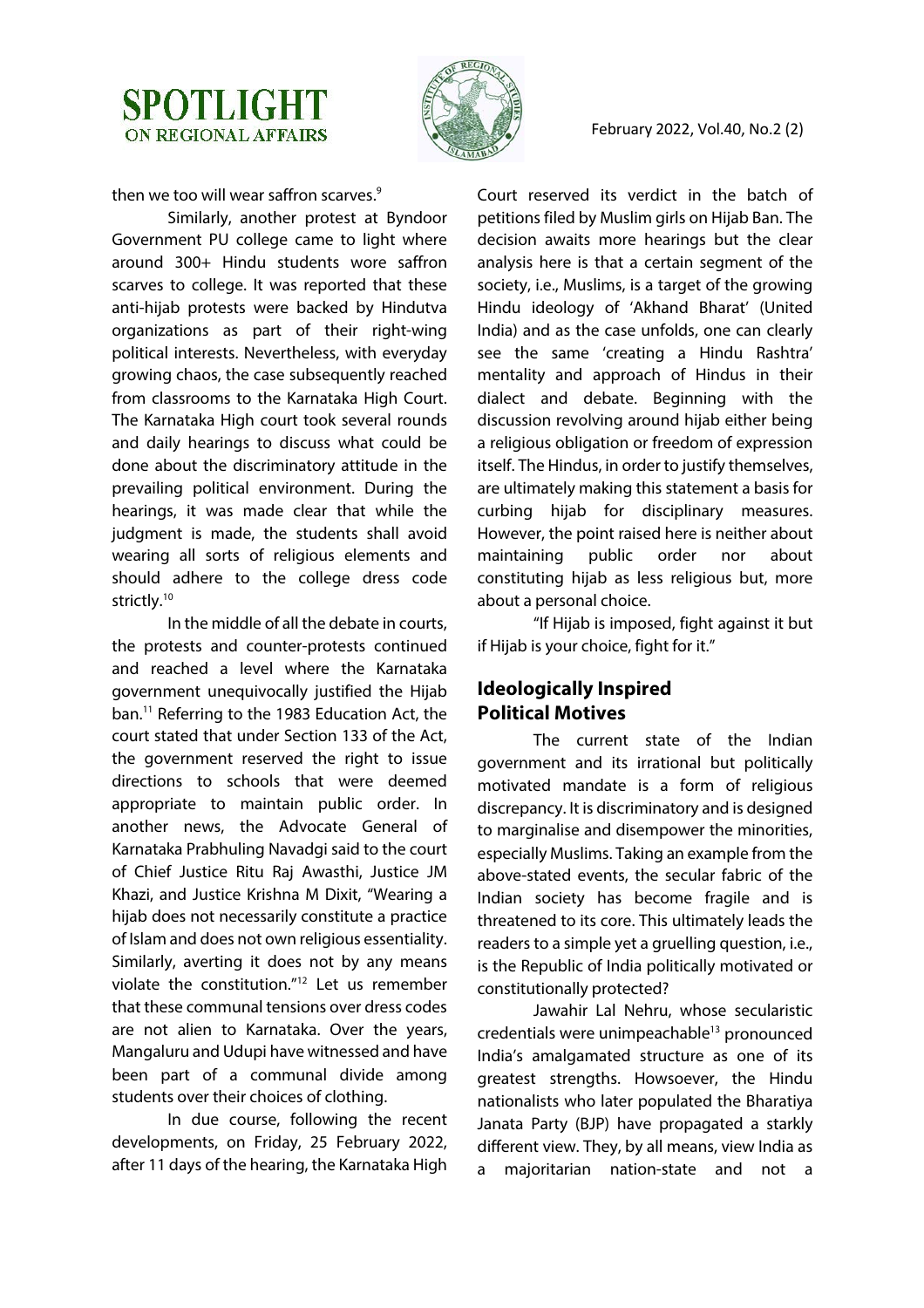



multicultural one.14 India, indeed used to be a secular state with a diverse group of cultures and identities but with the landmark victory of BJP in 2014, the country's ideological preferences have been shifted to a more rightwing side. Speaking of its secularistic credentials, India's constitution is enshrined with elements that portray the state as a secular one. Article 25 of the Indian Constitution explicitly guarantees the freedom of conscience and the freedom to profess, practice, and propagate religion to all citizens.<sup>15</sup> However, the violation of the Indian constitution by rightwing Hindutva outfits doesn't end on Article 25. Article 15 in the Constitution of India 1949 also broadly falls in the category, i.e., prohibits discrimination of every sort. Article 15(1) states that the state shall not discriminate against any citizen on grounds only of religion, race, caste, sex, place of birth, or any of them.<sup>16</sup> Besides documented evidence of its secularism and democratic values, the BJP government is still displaying a show of laws and constitution infringement.

However, the democratic smokescreen that India has adopted is slowly fading away. Strengthened by its routine targeting of minorities, the extremist forces, which were formerly considered marginal, are now moving their violent ideology towards the mainstream, inciting racial hatred in a bid to change India's constitutionally protected secular republic into a Hindu state. This hate is fuelled by Hindu nationalism, backed by authorities, and carried out with impunity. It has penetrated so deeply in the Indian state that it is slowly eating the democratic skin of the Republic of India and is raising doubts about India's future as to whether a secular state or a state with fragments of extremism.

#### **Conclusion**

The holocaust did not begin with the gas chambers, it began with hate speech, with propaganda, with the dehumanization of a certain class to perpetrate or tolerate violence against them. The state of Muslims in today's India is no less than what Hitler created for Nazis in the early  $20<sup>th</sup>$  century. During the anti-Semitism drive, the Nazi's ideology was to eliminate the Jews as essential to the purification and salvation of the people of Germany.17 So is the ideology of BJP's Hindutva aimed at creating a Hindu Rashtra*.* The Hindutva movement and the Narendra Modi government are aiming to marginalise Muslims and sever the communal ties that bind the country together. The Indian government is attempting to eliminate and disenfranchise Muslims to construct an exclusivist Hindu Rashtra out of a multi-faith citizenry.<sup>18</sup> However, India's historical precedent, as well as the constitution in its current form, provide for strong protection of its Muslim minority through instruments such as the Muslim Personal Law and fundamental rights available to all Indians regardless of faith. However, the development of Hindu nationalism has jeopardised India's secularity and its identity as a liberal democracy that ensures religious liberties without establishing religion and defends individuals' fundamental rights.19 Already, India has dropped from 41 on the democracy index in 2018 to 53 in 2020. $20$  It is currently known as an electoral autocracy and the Hindutva movement is eroding India's communal peace and democratic nature by attempting to marginalise Muslims. In a nutshell, the destiny of Indian Muslims is inextricably linked to the fate of secularism and democracy in India and neither one of them is protected at the moment.